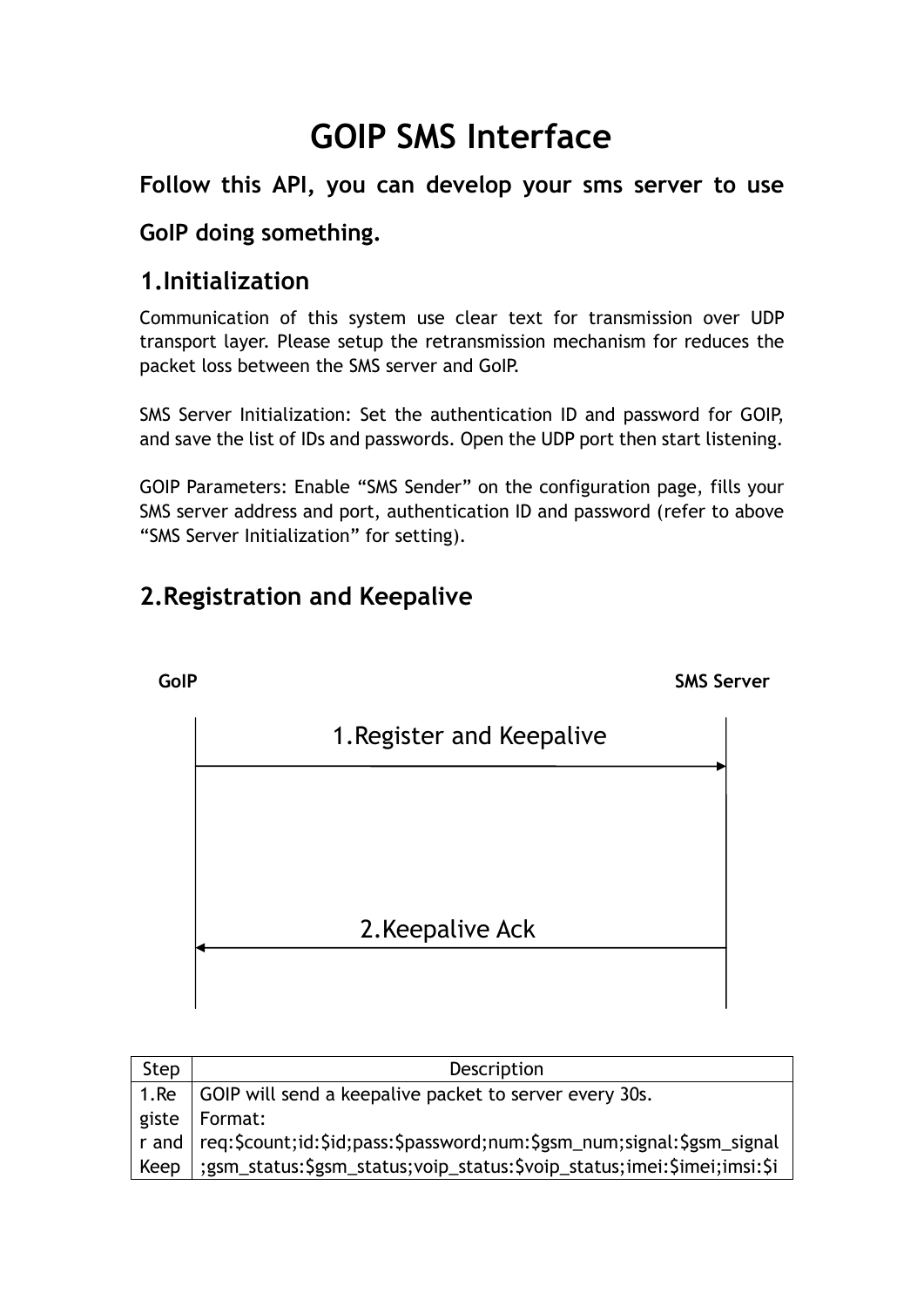| alive | msi;iccid: \$iccid;                                                   |  |
|-------|-----------------------------------------------------------------------|--|
|       | Variable:                                                             |  |
|       | \$count: counter for sending packets. Initialize to 1 when GOIP       |  |
|       | power up and increase by 1 after a packet is sent out.                |  |
|       | \$id: authentication id set in configuration page.                    |  |
|       | \$password: authentication password set in configuration page.        |  |
|       | \$gsm_num: sim card number                                            |  |
|       | \$gsm_signal: sim signal                                              |  |
|       | \$gsm_status: LOGIN or LOGOUT                                         |  |
|       | \$voip_status: status of VoIP, LOGIN or LOGOUT                        |  |
|       | Simei: IMEI of GSM Module                                             |  |
|       | Simsi: IMSI of SIM Card                                               |  |
|       | <b>Siccid: ICCID of SIM Card</b>                                      |  |
| 2.ke  | SMS server will verify the authentication id and password of the      |  |
| epali | keepalive packet received. And send keepalive ack if the id and       |  |
| ve    | password are matched with the authentication list.                    |  |
| ack   | Format:                                                               |  |
|       | reg: \$count; status: \$ status;                                      |  |
|       | Variable:                                                             |  |
|       | \$count: Integer, the same as Register and Keep alive packet of GoIP. |  |
|       | Sstatus: Integer, 0 means ok.                                         |  |

e.g.

GOIP send the keepalive with "req:10;id:goipid1;pass:password1; num:12345;signal:23;gsm\_status:LOGIN;voip\_status:LOGIN;" to SMS server. SMS server send the keepalive ack with "reg:10;status:0;" (if goipid1 and password1 is valid.)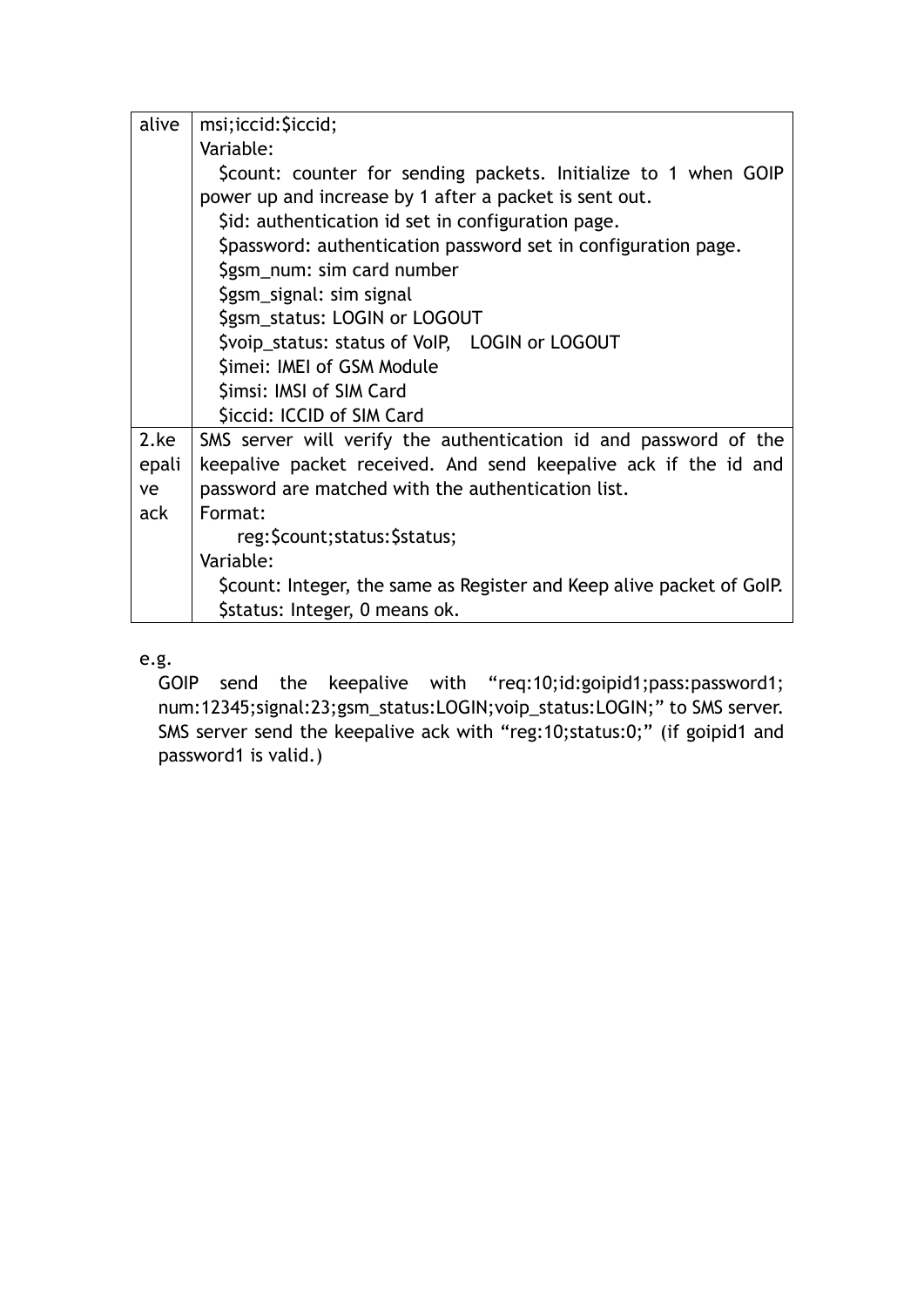## **3.Send SMS**

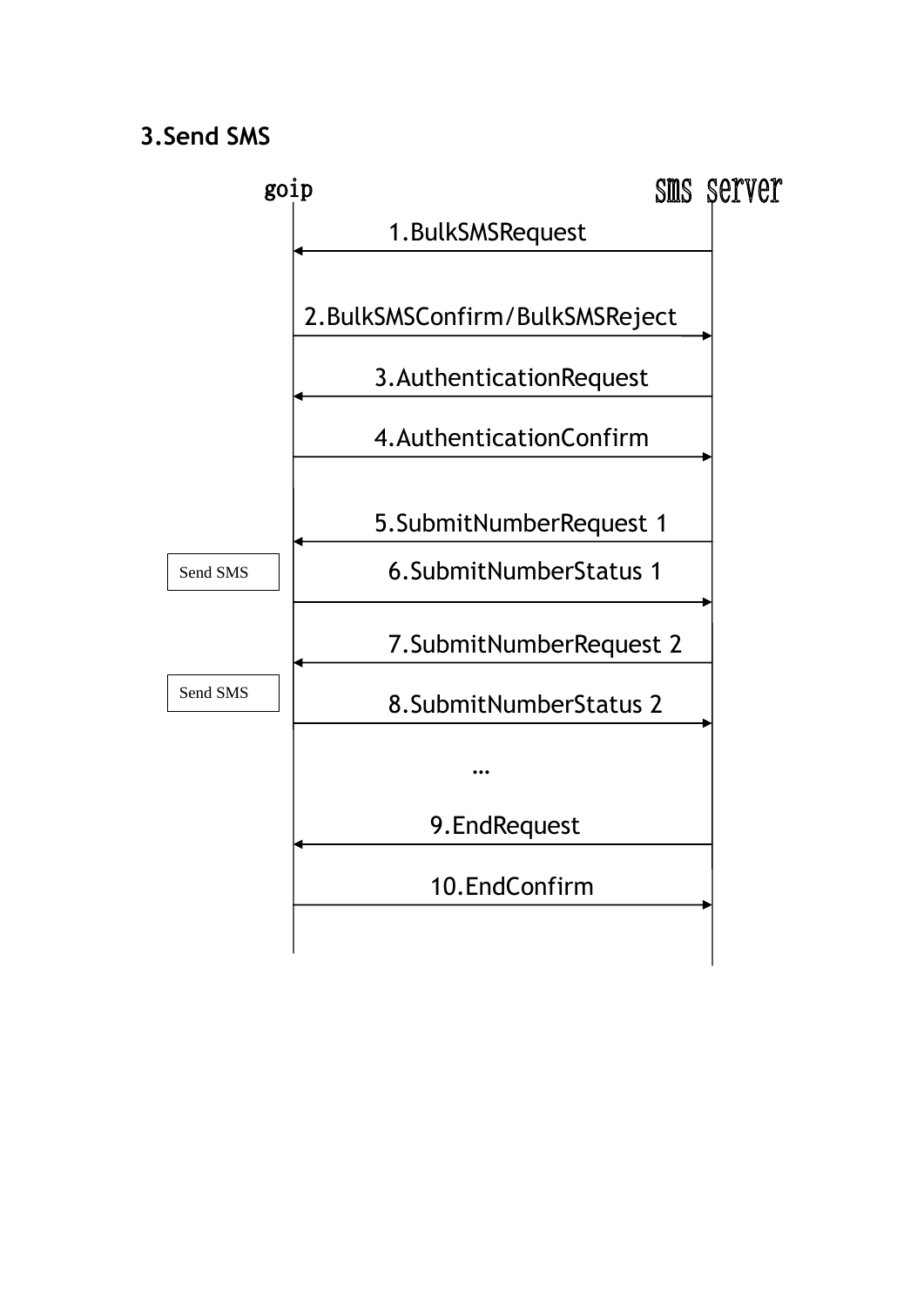| <b>Step</b>               | Description                                                                                        |
|---------------------------|----------------------------------------------------------------------------------------------------|
| 1. BulkSMSRequest         | At the beginning, SMS server will send a bulk SMS                                                  |
|                           | Request to GOIP, include the SMS content and                                                       |
|                           | length in utf8 format. The SMS content should be                                                   |
|                           | limited to 3000 bytes or less.                                                                     |
|                           | Format: MSG \$sendid \$length \$msg\n                                                              |
|                           | Variable:                                                                                          |
|                           | \$sendid: Integer, as a server packet identifier.                                                  |
|                           | Note, all messages described below should use the                                                  |
|                           | same "sendid" defined here if they are belong to a                                                 |
|                           | same bulk SMS session.                                                                             |
|                           | Slength: Integer in utf8 format, as the SMS                                                        |
|                           | content length                                                                                     |
| 2. BulkSMSConfirm         | Smsg: SMS content in utf8 format<br>GOIP will do the initialization for the bulk SMS               |
| <b>BulkSMSReject</b>      | when Bulk SMS Request received. Note, the other                                                    |
|                           | messages of this bulk SMS should be received in                                                    |
|                           | 90s after Bulk SMS Request received. Or, GOIP will                                                 |
|                           | stop the session and release.                                                                      |
|                           |                                                                                                    |
|                           | (1) When the initialization successful, GOIP will                                                  |
|                           | send a BulkRequest Confirm to server and request                                                   |
|                           | for authentication                                                                                 |
|                           | Format: PASSWORD \$sendid\n                                                                        |
|                           | Variable:                                                                                          |
|                           | Ssendid: Integer, bulk SMS session identifier in                                                   |
|                           | BulkSMSRequest.                                                                                    |
|                           |                                                                                                    |
|                           | (2) When the initialization failed, GOIP will send a<br>BulkSMSReject to server, include the error |
|                           | message.                                                                                           |
|                           | Format: ERROR \$sendid \$errormsg\n                                                                |
|                           | Variable:                                                                                          |
|                           | \$sendid: Integer, bulk SMS session identifier in                                                  |
|                           | BulkSMSRequest.                                                                                    |
|                           | \$errormsg: String, Error message. Now too many                                                    |
|                           | request for bulk SMS received at the same time is                                                  |
|                           | the main reason of the failure. Note, GOIP only                                                    |
|                           | support 5 bulk SMS session at the same time. And,                                                  |
|                           | server should stop the session when receive                                                        |
|                           | bulkSMSRequest Reject. Then, try again later.                                                      |
| 3. Authentication Request | SMS server should send a AuthenticationRequest                                                     |
|                           | with the password to GOIP.                                                                         |
|                           | Format: PASSWORD \$sendid \$password\n                                                             |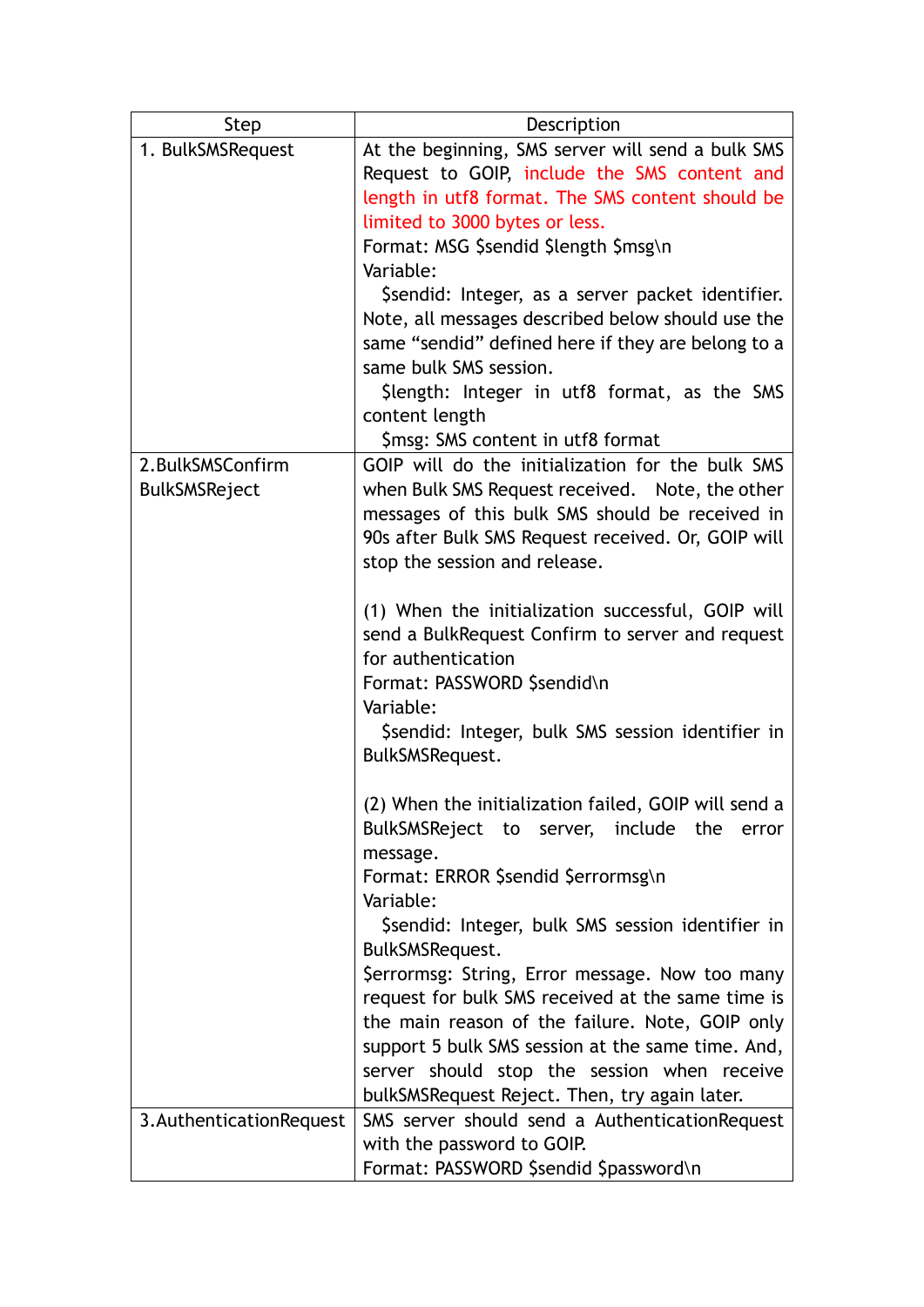|                           | Variable:                                              |
|---------------------------|--------------------------------------------------------|
|                           | \$sendid: Integer, bulk SMS session identifier in      |
|                           | BulkSMSRequest.                                        |
|                           | Spassword: The registration password of GOIP           |
| 4. Authentication Confirm | will<br>the<br><b>GOIP</b><br>verify<br>password<br>in |
| AuthenticationReject      | AuthenticationRequest and return the result to         |
|                           | server.                                                |
|                           | (1) When authentication successful, GOIP will send     |
|                           | a AuthenticationConfirm to server.                     |
|                           | Format: SEND \$sendid\n                                |
|                           | Variable:                                              |
|                           | Ssendid: Integer, bulk SMS session identifier in       |
|                           | BulkSMSRequest.                                        |
|                           | (2) When authentication failed, GOIP will send a       |
|                           | AuthenticationReject to server and wait for the        |
|                           | next AuthenticationRequest or the EndRequest           |
|                           | Format: ERROR \$sendid PASSWORD\n                      |
|                           | Variable:                                              |
|                           | \$sendid: Integer, bulk SMS session identifier in      |
|                           | BulkSMSRequest.                                        |
| 5. Submit Number Request  | GOIP need about 2-5 seconds to send a SMS. So, to      |
|                           | avoid packet loos, SMS server could send a             |
|                           | SubmitNumberRequest to GOIP to get the sending         |
|                           | status of an appointed number every serial             |
|                           | seconds until the SMS is sent successfully.And,        |
|                           | GOIP only save the sending status of the last 10       |
|                           | numbers in this group                                  |
|                           | Format: SEND \$sendid \$telid \$telnum\n               |
|                           | Variable:                                              |
|                           | \$sendid: Integer, bulk SMS session identifier in      |
|                           | BulkSMSRequest.                                        |
|                           | \$telid:<br>the<br>Integer,<br>unique                  |
|                           | SubmitNumberRequest sequence number defined            |
|                           | by server.                                             |
|                           | \$teinum: String, telephone number                     |
| 6. SubmitNumberStatus     | GOIP will send a SubmitNumberStatus to server          |
|                           | when the SubmitNumberRequest received.                 |
|                           | (1) when sending SMS to appointed number               |
|                           | successful,<br><b>GOIP</b><br>will<br>send<br>a        |
|                           | SubmitNumberStatus with OK to server.                  |
|                           | Format: OK \$sendid \$telid\n                          |
|                           | Variable:                                              |
|                           | \$sendid: Integer, bulk SMS session identifier in      |
|                           | BulkSMSRequest.                                        |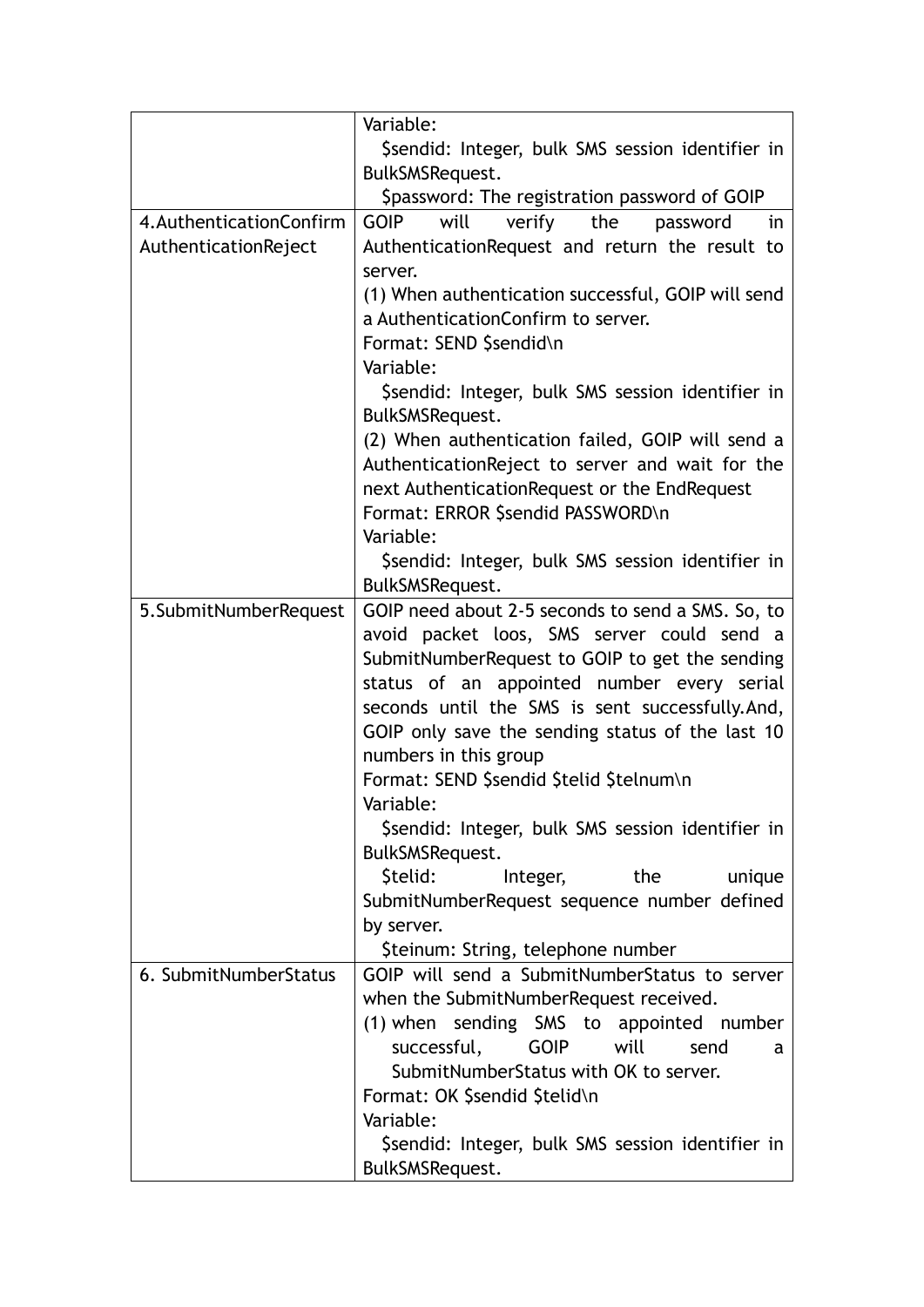|                       | \$telid: Integer, unique sequence number in<br>SubmitNumberRequest.                                                                                                                                                                                                                                                                                                                                     |
|-----------------------|---------------------------------------------------------------------------------------------------------------------------------------------------------------------------------------------------------------------------------------------------------------------------------------------------------------------------------------------------------------------------------------------------------|
|                       | (2) When sending failed, GOIP will send<br>a<br>SubmitNumberStatus with ERROR to server.<br><b>Stelid</b><br>Format:<br>ERROR<br><b>Ssendid</b><br>errorstatus: \$errorid\n<br>Variable:<br>\$sendid: Integer, bulk SMS session identifier in<br>BulkSMSRequest.<br>\$telid: Integer, unique sequence number in<br>SubmitNumberRequest.<br>\$errorid: Integer, error code. Usually it is equal<br>to 1. |
|                       | (3) When the telid in SubmitNumberRequest is not<br>in the list of which save the recent 10 sending<br>number, GOIP will save the telid in the waiting<br>list and send a SubmitNumberStatus with WAIT.<br>Format: WAIT \$sendid \$telid\n<br>Variable:<br>\$sendid: Integer, bulk SMS session identifier in<br>BulkSMSRequest.<br>Stelid: Integer, unique sequence number in<br>SubmitNumberRequest.   |
| 7.SubmitNumberRequest | Note, SMS server should send<br>the<br>next<br>SubmitNumberRequest to GOIP<br>after<br>the<br>SubmitNumberStatus with OK or ERROR received<br>Same as 5                                                                                                                                                                                                                                                 |
| 8. SubmitNumberStatus | Same as 6                                                                                                                                                                                                                                                                                                                                                                                               |
| 9. EndRegeust         | SMS server could send a EndRequest to GOIP to<br>finish the bulk SMS session.<br>Format: DONE \$sendid\n<br>Variable:<br>Ssendid: Integer, bulk SMS session identifier in<br>BulkSMSRequest.                                                                                                                                                                                                            |
| <b>10.End</b>         | GOIP will release the bulk SMS session resource<br>EndRequest received. And<br>when<br>return<br>a<br>EndConfirm to server<br>Format: DONE \$sendid\n<br>Variable:<br>Ssendid: Integer, bulk SMS session identifier in<br>BulkSMSRequest.                                                                                                                                                               |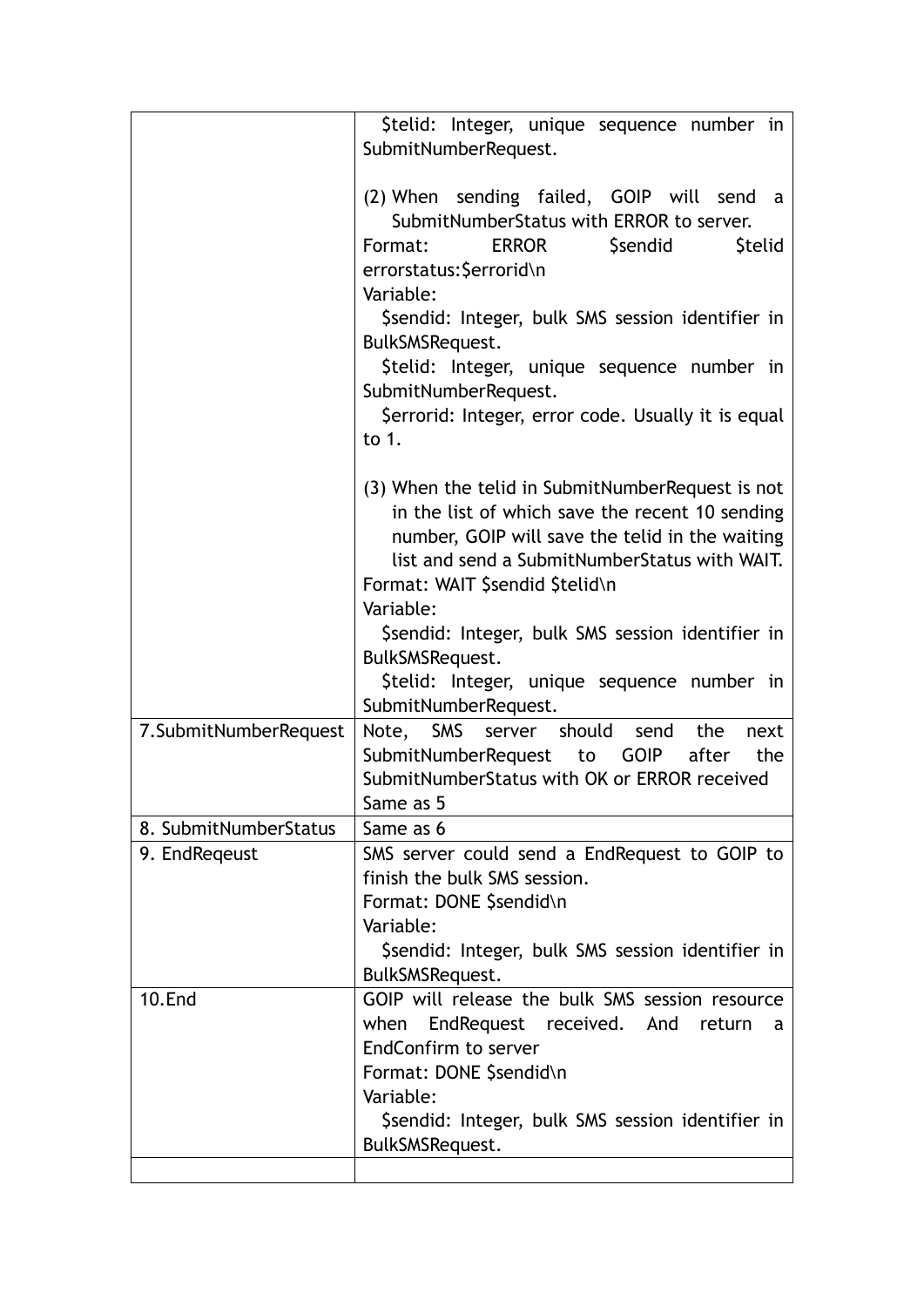Example:

Assume: sendid: 11, SMS content: hello, Goip password:password1, send a sms to +8613800138000 and +8613800138001.

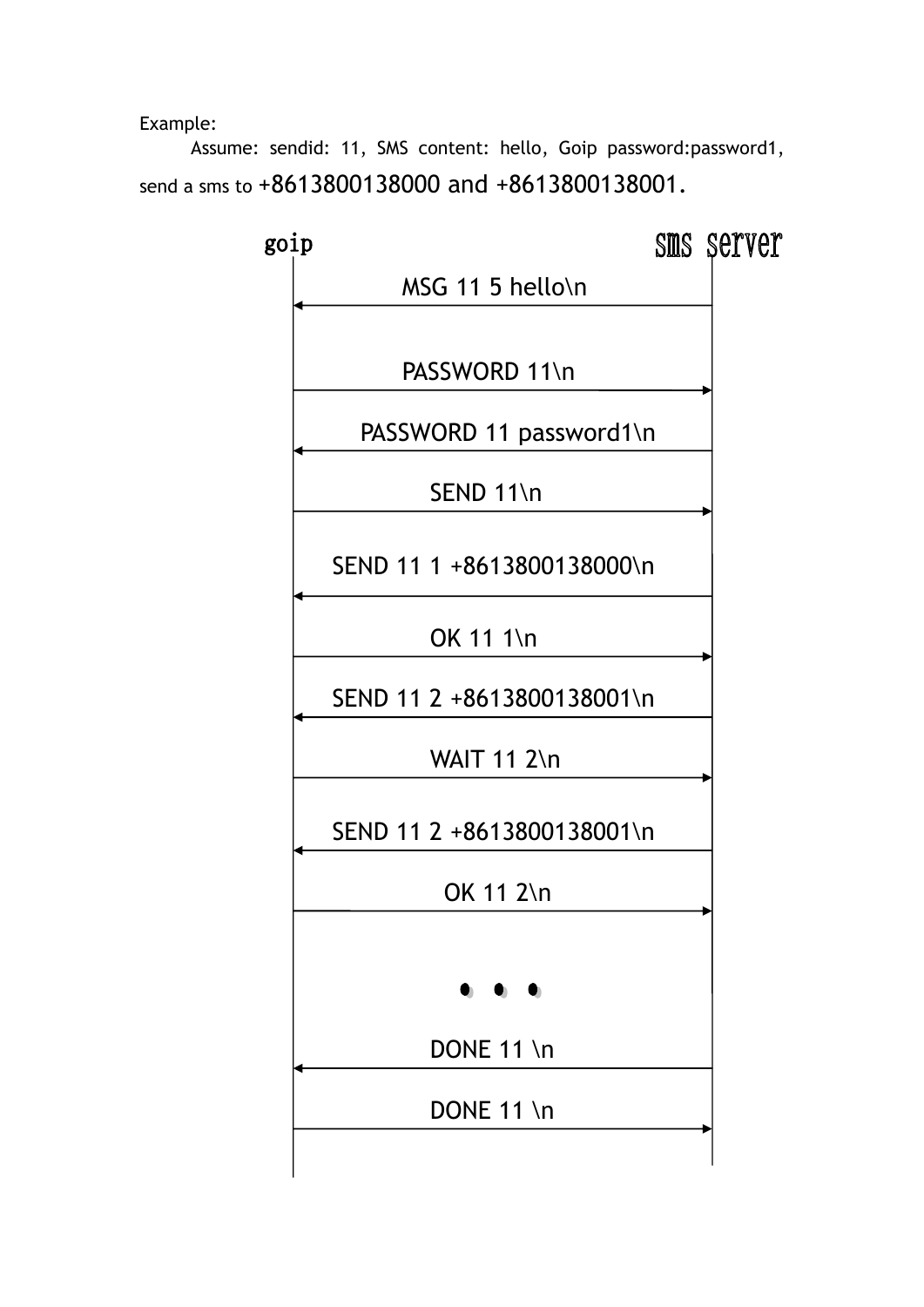## **4. RECEIVE SMS**

Goip Sms Server



| Step         | Description                                                          |
|--------------|----------------------------------------------------------------------|
| 1.Send data  | When received SMS, Goip will relay the SMS to Server. Goip will      |
| οf           | resend the data if Server no response in 3 seconds, most resend 3    |
| receiverSM   | times.                                                               |
| S to Server. | Format:                                                              |
|              | RECEIVE:\$recvid;id:\$id;password:\$password;srcnum:\$srcnum;msg:\$  |
|              | msg                                                                  |
|              |                                                                      |
|              | Variable:                                                            |
|              | \$recvid:int, count with the current time stamp decreasing;          |
|              | \$id: authentication id set in configuration page.                   |
|              | \$password: authentication password set in configuration page.       |
|              | \$srcnum: Source mobile number                                       |
|              | \$msg: Content of SMS, utf8 format                                   |
| 2.Server     | Sms server will receive SMS and check the goip id and password, then |
| <b>ACK</b>   | send a ACK.                                                          |
|              | Successful Format: RECEIVE \$recvid OK\n                             |
|              | Error Format: RECEIVE \$recvid ERROR \$errmsg                        |
|              | Variable: \$ recvid: int, the goip count; \$ errms g: error mass ge  |

Example:

Assume: A Goip(id:goipid1, password:password1 )received a SMS "just a test" from mobile "+8613513415667". And it got a count 1270197307, then will send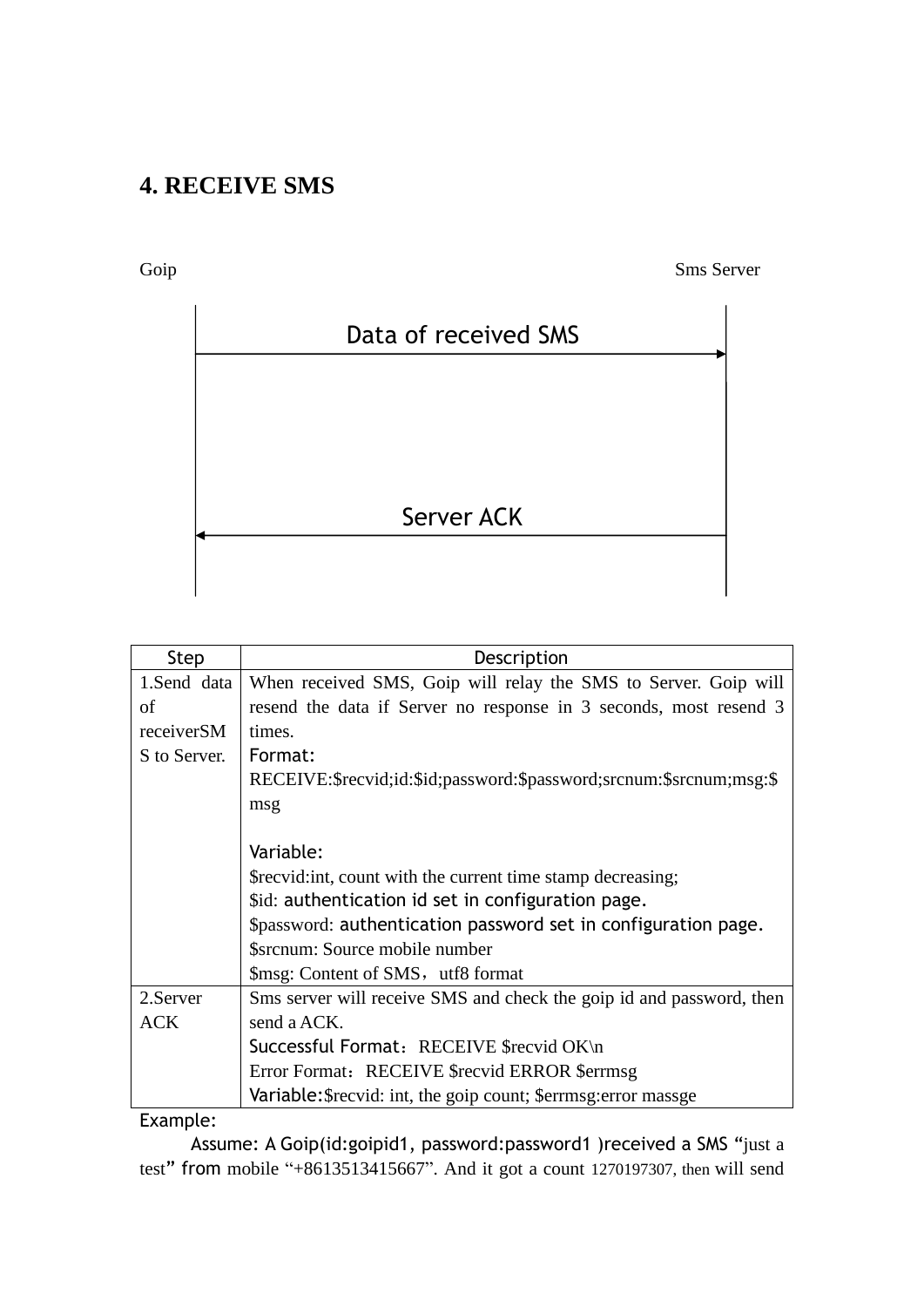to SMS Server like this:

"RECEIVE:1270197307;id:goipid1;pass:password1;srcnum:+8613513415 667;msg:just a test"

Sms server check goip id and password, Saved the SMS data, and reply: "RECEIVE 1270197307 OK"

## **5. Get status of GoIP and control Goip.**

# **5.1 Server send a command to Get status of GoIP or control Goip**

Server should resend packet several times when cannot receive reply from goip.

**Goip** sms server



## **5.1.1 Get GSM number**

| Step                    | Description                                               |
|-------------------------|-----------------------------------------------------------|
| 1.server send   Format: |                                                           |
| command to              | get_gsm_num \$sendid \$password                           |
| <b>GSM</b><br>get       |                                                           |
| number                  | Variable:                                                 |
|                         | \$sendid: integer, the id of server packet increase by 1; |
|                         | \$password: The registration password of GOIP;            |
| l应<br>2.Goip            | Goip return                                               |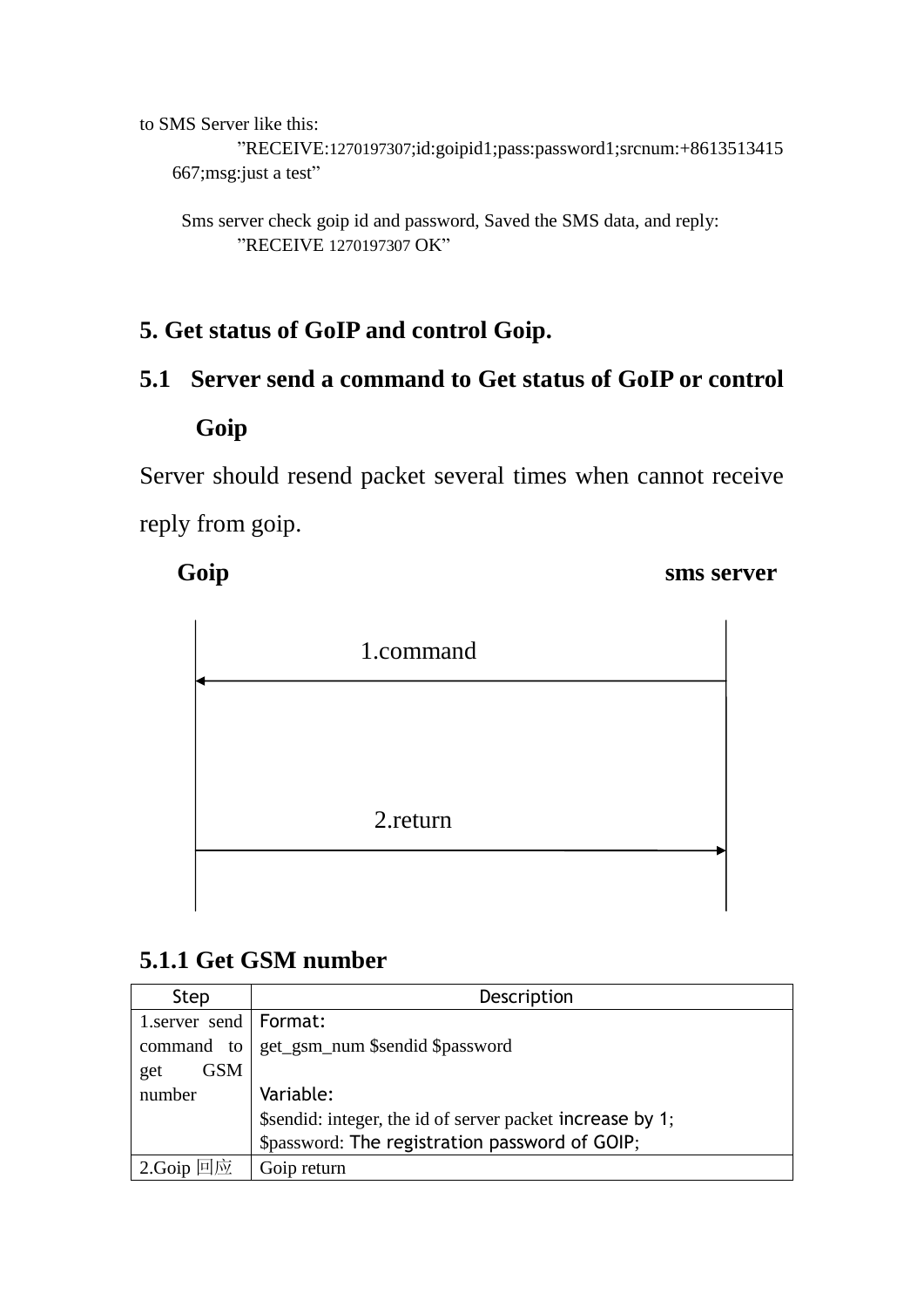| OK Format: get_gsm_num \$sendid \$gsmnum |
|------------------------------------------|
| Error Format: ERROR \$sendid \$errmsg    |
| Variable:                                |
| \$sendid: the same as server packet;     |
| \$gsmnum:GSM number;                     |
| \$ errmsg: string of error message       |

e.g:

server send

"get\_gsm\_num 879901 password1" Goip send "get\_gsm\_num 879901 13800138000"

## **5.1.2 Set GSM number**

| Step           | Description                                               |
|----------------|-----------------------------------------------------------|
| 1.server send  | Format:                                                   |
|                | set_gsm_num \$sendid \$gsmnum \$password                  |
|                |                                                           |
|                | Variable:                                                 |
|                | \$sendid: integer, the id of server packet increase by 1; |
|                | \$gsmnum: the gsm number which want to set                |
|                | \$password: The registration password of GOIP;            |
| 2. Goip return | OK Format: set_gsm_num \$sendid \$gsmnum ok               |
|                | Error Format: ERROR \$sendid \$gsmnum \$errmsg            |
|                | Variable:                                                 |
|                | \$sendid: the same as server packet;                      |
|                | \$gsmnum: the gsm number which want to set;               |
|                | \$errmsg: string of error message;                        |

e.g.

server send

"set\_gsm\_num 879902 13800138001 password1"

Goip return

"set\_gsm\_num 879902 13800138001 ok"

# **5.1.3 Get expiry time of out call of a channel**

| <b>Step</b>              | Description                      |
|--------------------------|----------------------------------|
| 1. server send   Format: |                                  |
|                          | get_exp_time \$sendid \$password |
|                          | Variable:                        |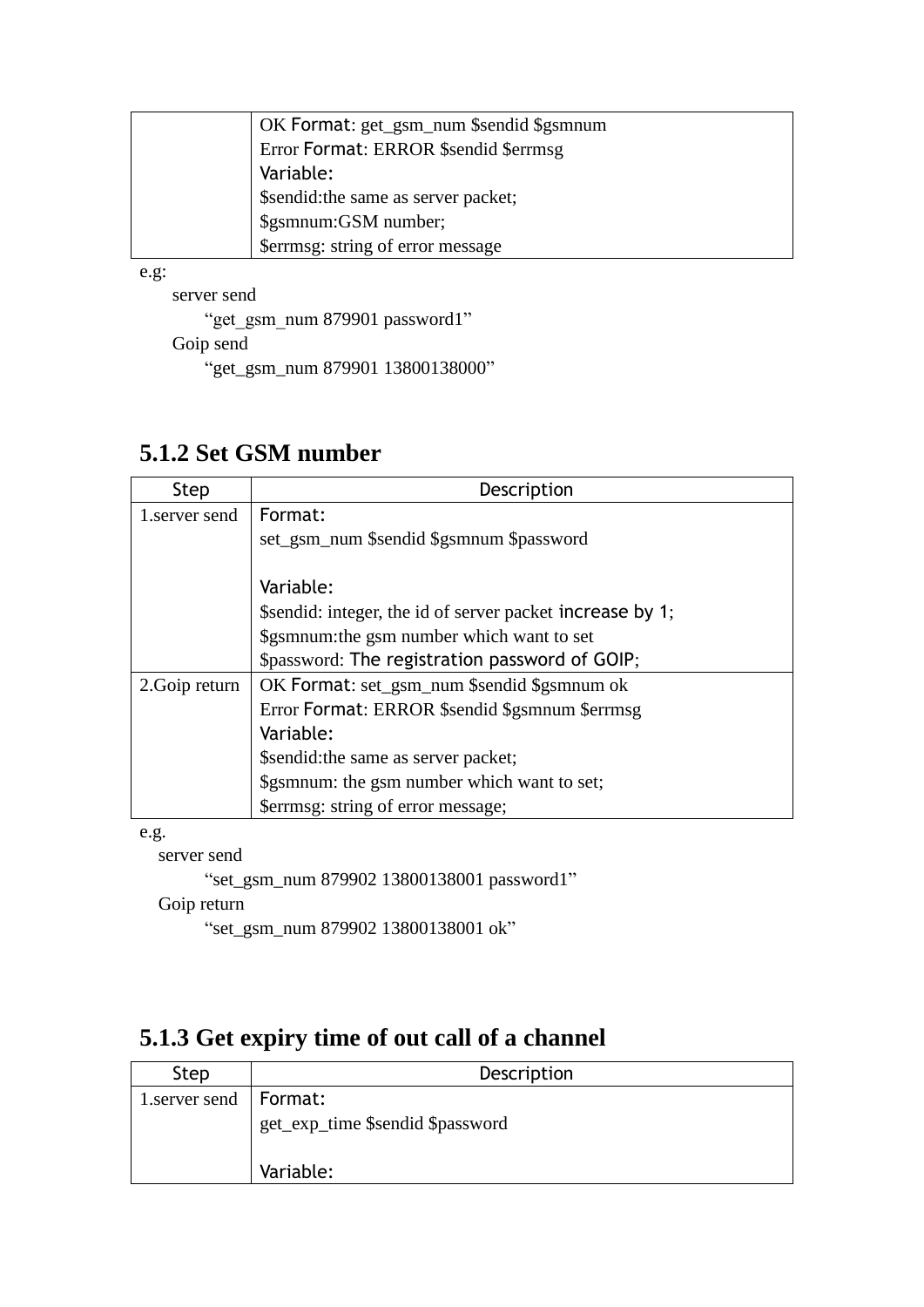|                | \$sendid: integer, the id of server packet increase by 1;<br>\$password: The registration password of GOIP; |
|----------------|-------------------------------------------------------------------------------------------------------------|
| 2. Goip return | OK Format: get_exp_time \$sendid \$exptime                                                                  |
|                | Error Format: ERROR \$sendid \$errmsg                                                                       |
|                | Variable:                                                                                                   |
|                | \$sendid: the same as server packet;                                                                        |
|                | \$exptime: expiry time of out call of a channel (minute);                                                   |
|                | \$errmsg: string of error message;                                                                          |

# **5.1.4 Set expiry time of out call of a channel**

| <b>Step</b>    | Description                                               |
|----------------|-----------------------------------------------------------|
| 1.server send  | Format:                                                   |
|                | set_exp_time \$sendid \$exptime \$password                |
|                |                                                           |
|                | Variable:                                                 |
|                | \$sendid: integer, the id of server packet increase by 1; |
|                | \$exptime: expiry time (minute) witch want to set         |
|                | \$password: The registration password of GOIP;            |
| 2. Goip return | OK Format: set_exp_time \$sendid \$exptime ok             |
|                | Error Format: ERROR \$sendid \$exptime \$errmsg           |
|                | Variable:                                                 |
|                | \$sendid: the same as server packet;                      |
|                | \$exptime: expiry time of out call of a channel (minute); |
|                | \$errmsg: string of error message;                        |

# **5.1.5 Get Remain time of out call**

| Step           | Description                                               |
|----------------|-----------------------------------------------------------|
| 1. server send | Format:                                                   |
|                | get_remain_time \$sendid \$password                       |
|                | Variable:                                                 |
|                |                                                           |
|                | \$sendid: integer, the id of server packet increase by 1; |
|                | \$password: The registration password of GOIP;            |
| 2. Goip return | OK Format: get_remain_time \$sendid \$remaintime          |
|                | Error Format: ERROR \$sendid \$errmsg                     |
|                | Variable:                                                 |
|                | \$sendid: the same as server packet;                      |
|                | \$remaintime: remain time of out call(minute)             |
|                | \$errmsg: string of error message;                        |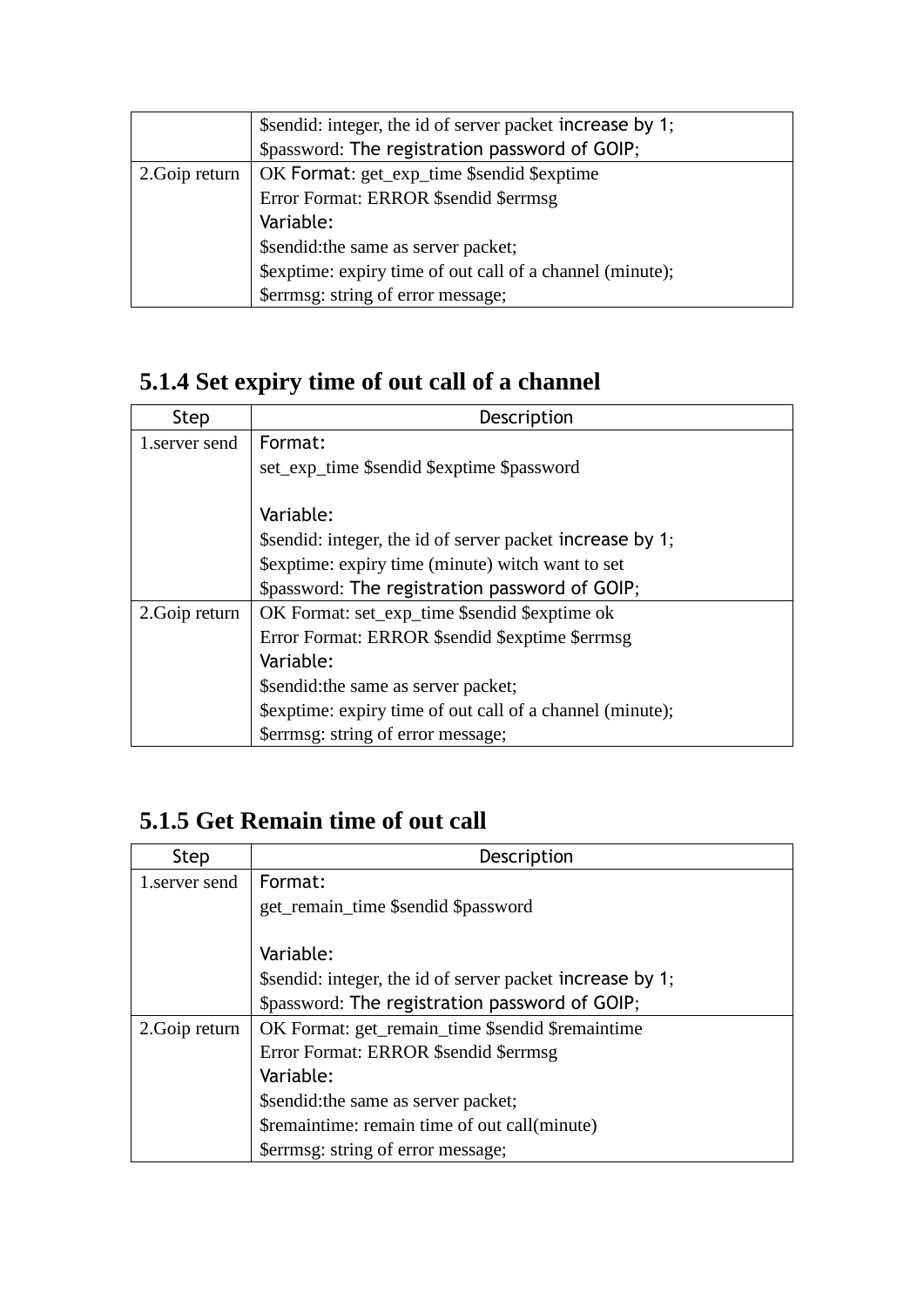| Step           | Description                                               |
|----------------|-----------------------------------------------------------|
| 1.server send  | Format:                                                   |
|                | reset_remain_time \$sendid \$password                     |
|                |                                                           |
|                | Variable:                                                 |
|                | \$sendid: integer, the id of server packet increase by 1; |
|                | \$password: The registration password of GOIP;            |
| 2. Goip return | OK Format: reset_remain_time \$sendid ok                  |
|                | Error Format: ERROR \$sendid \$errmsg                     |
|                | Variable:                                                 |
|                | \$sendid: the same as server packet;                      |
|                | \$errmsg: string of error message;                        |

# **5.1.6 Reset remain time of out call to expiry time**

# **5.1.7 Get status of channel**

| Step           | Description                                               |
|----------------|-----------------------------------------------------------|
| 1. server send | Format:                                                   |
|                | get_gsm_state \$sendid \$password                         |
|                |                                                           |
|                | Variable:                                                 |
|                | \$sendid: integer, the id of server packet increase by 1; |
|                | \$password: The registration password of GOIP;            |
| 2. Goip return | OK Format: get_gsm_state \$sendid \$state                 |
|                | Error Format: ERROR \$sendid \$errmsg                     |
|                | Variable:                                                 |
|                | \$sendid: the same as server packet;                      |
|                | \$state: status of line, string(IDLE or ACTIVE)           |
|                | \$ ferrmsg: string of error message;                      |

## **5.1.8 Drop call**

| Step           | Description                                               |
|----------------|-----------------------------------------------------------|
| 1. server send | Format:                                                   |
|                | svr_drop_call \$sendid \$password                         |
|                |                                                           |
|                | Variable:                                                 |
|                | \$sendid: integer, the id of server packet increase by 1; |
|                | \$password: The registration password of GOIP;            |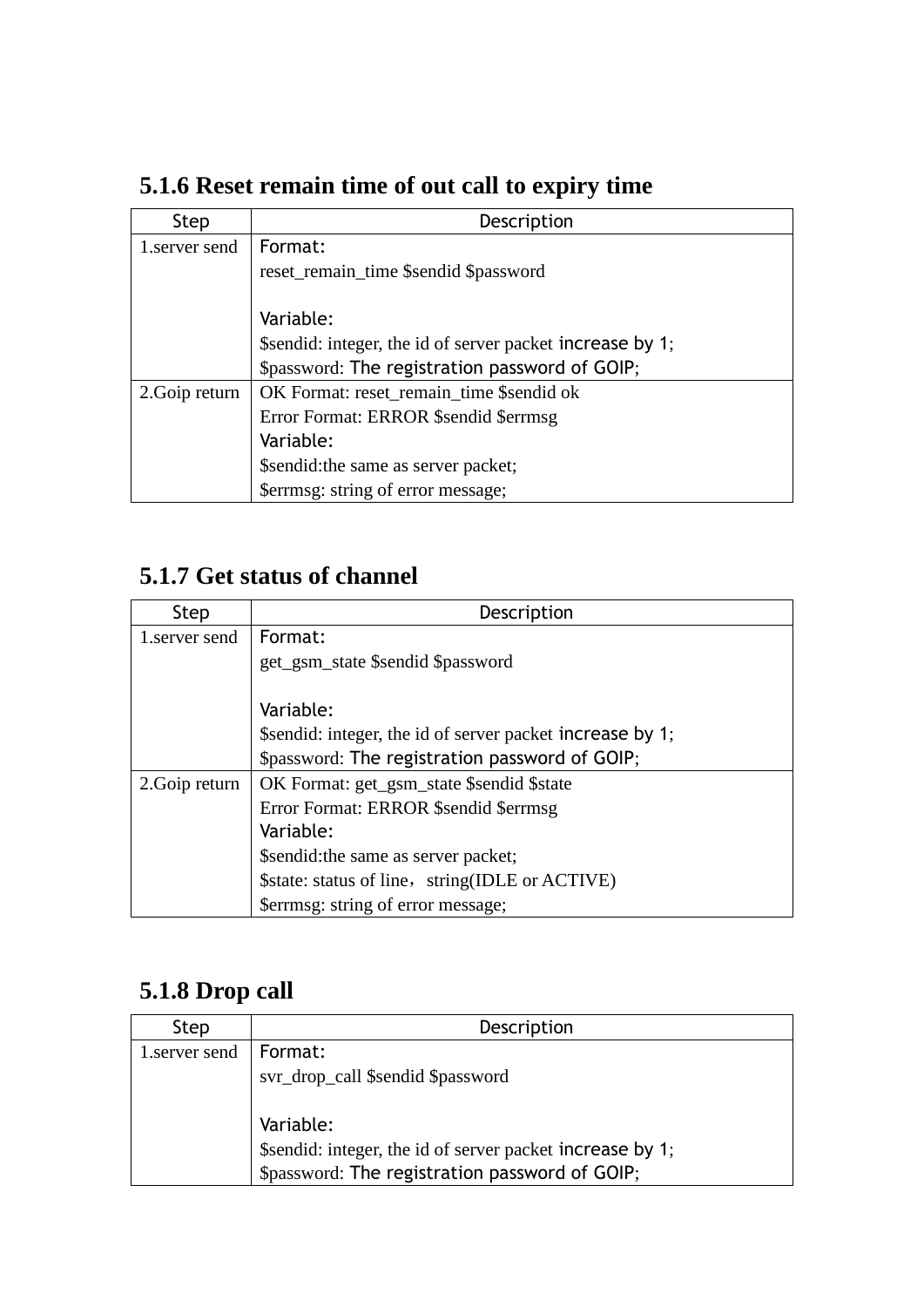| 2. Goip return   GoIP will try to drop the current call. |
|----------------------------------------------------------|
| OK Format: svr_drop_call \$sendid \$ok                   |
| <b>Error Format: ERROR \$sendid \$errmsg</b>             |
| Variable:                                                |
| \$sendid: the same as server packet;                     |
| \$errmsg: string of error message;                       |

# **5.1.9 Reboot channel**

| <b>Step</b>    | Description                                               |
|----------------|-----------------------------------------------------------|
| 1. server send | Format:                                                   |
|                | svr_reboot_module \$sendid \$password                     |
|                |                                                           |
|                | Variable:                                                 |
|                | \$sendid: integer, the id of server packet increase by 1; |
|                | \$password: The registration password of GOIP;            |
| 2. Goip return | Goip will try to reboot channel                           |
|                | OK Format: svr_reboot_module \$sendid \$ok                |
|                | Error Format: ERROR \$sendid \$errmsg                     |
|                | Variable:                                                 |
|                | \$sendid: the same as server packet;                      |
|                | \$errmsg: string of error message;                        |

# **5.1.10 Reboot GoIP**

| Step           | Description                                               |
|----------------|-----------------------------------------------------------|
| 1. server send | Format:                                                   |
|                | svr_reboot_dev \$sendid \$password                        |
|                |                                                           |
|                | Variable:                                                 |
|                | \$sendid: integer, the id of server packet increase by 1; |
|                | \$password: The registration password of GOIP;            |
| 2. Goip return | Goip will try to reboot                                   |
|                |                                                           |
|                | OK Format: svr_reboot_dev \$sendid \$ok                   |
|                | Error Format: ERROR \$sendid \$errmsg                     |
|                | Variable:                                                 |
|                | \$sendid: the same as server packet;                      |
|                | \$errmsg: string of error message;                        |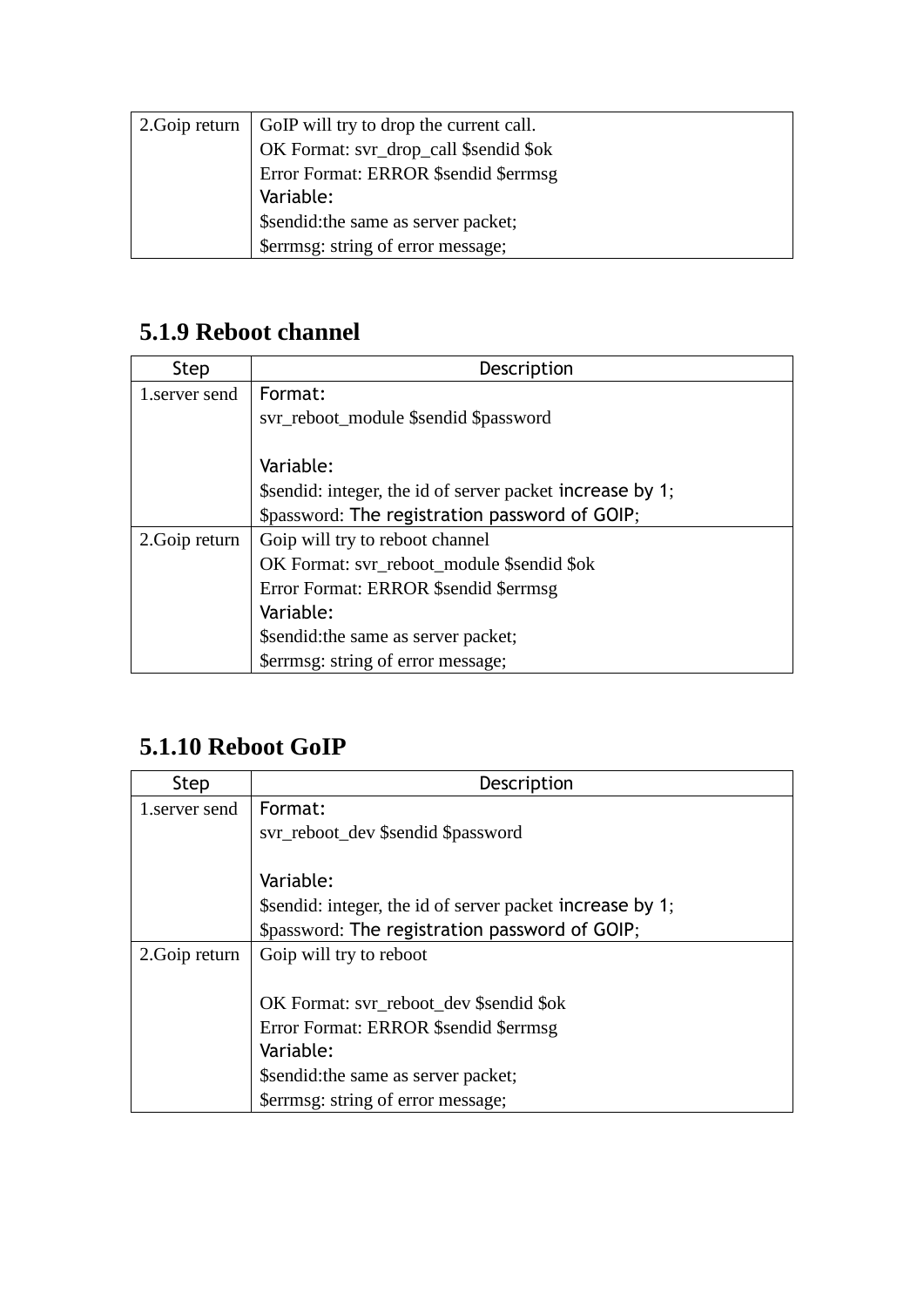# **5.1.11 Set GSM call forward**

| Step           | Description                                                            |
|----------------|------------------------------------------------------------------------|
| 1. server send | Format:                                                                |
|                | CF \$sendid \$password \$reason \$mode \$num \$ftime                   |
|                | Variable:                                                              |
|                | \$sendid: integer, the id of server packet increase by 1;              |
|                | \$password: The registration password of GOIP;                         |
|                | \$reason: type of call forward. 0: unconditional, 1: busy, 2: noreply, |
|                | 3: noreachable, 4: all, 5:busy, noreply, noreachable;                  |
|                | \$mode: enable or disable forward, 3:enable, 4:disable,                |
|                | \$num: forward to this number                                          |
|                | \$ftime: timeout (second) of noreply forward type. Other types set to  |
|                | 0.                                                                     |
| 2. Goip return | Goip will try to set call forward.                                     |
|                | <b>OK Format: CFOK \$sendid</b>                                        |
|                | Error Format: CFERROR \$sendid                                         |
| 3.<br>server   | Format:                                                                |
| return         | <b>DONE</b> \$sendid                                                   |
|                |                                                                        |

## **5.2 Goip send status to server**

**When status of Goip changed or goip in a call**, **Goip sends state** 

**to server**。

**Goip** Server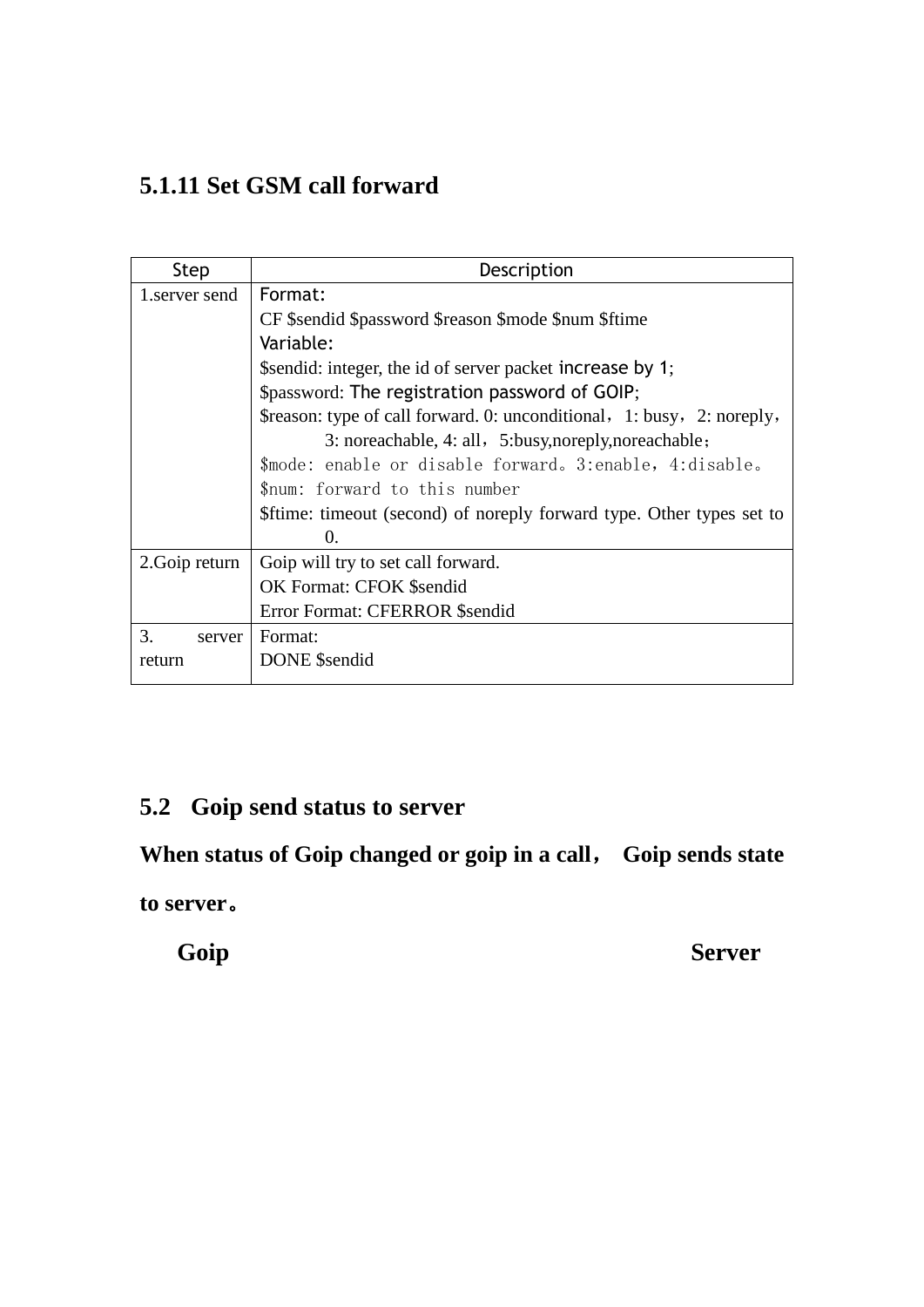

## **5.2.1 When status of channel of goip changed, goip send the**

#### **status to server.**

| Step         | Description                                                             |
|--------------|-------------------------------------------------------------------------|
| 1.Goip       | Format:                                                                 |
| send         | STATE:\$recvid;id:\$goipid;password:\$password;gsm_remain_state:\$state |
| of<br>status | Variable:                                                               |
| channel      | \$recvid: : int, count with the current time stamp decreasing;          |
|              | \$goipid: authentication id set in configuration page.                  |
|              | \$password: authentication password set in configuration page.          |
|              | \$state: String of status (IDEL, BUSY)                                  |
| 2. Server    | Goip return to goip.                                                    |
| return       | OK format: STATE \$recvid OK                                            |
|              | Error format: STATE \$recvid \$errmsg                                   |
|              | Variable:                                                               |
|              | \$recvid: the same as goip send.                                        |
|              | \$errmsg: error message, defined of you.                                |

e.g

goip send to server:

STATE:7568;id:goip1;password:password1;gsm\_remain\_state:IDLE

Server return :

STATE 7568 OK

## **5.2.2 When Goip in a call, goip send status of call to server**。

| Step                         | Description                                                                          |
|------------------------------|--------------------------------------------------------------------------------------|
| $\vert$ 1. Goip send Format: |                                                                                      |
|                              | status of call   RECORD:\$recvid;id:\$goipid;password:\$password;dir:\$dir;num:\$num |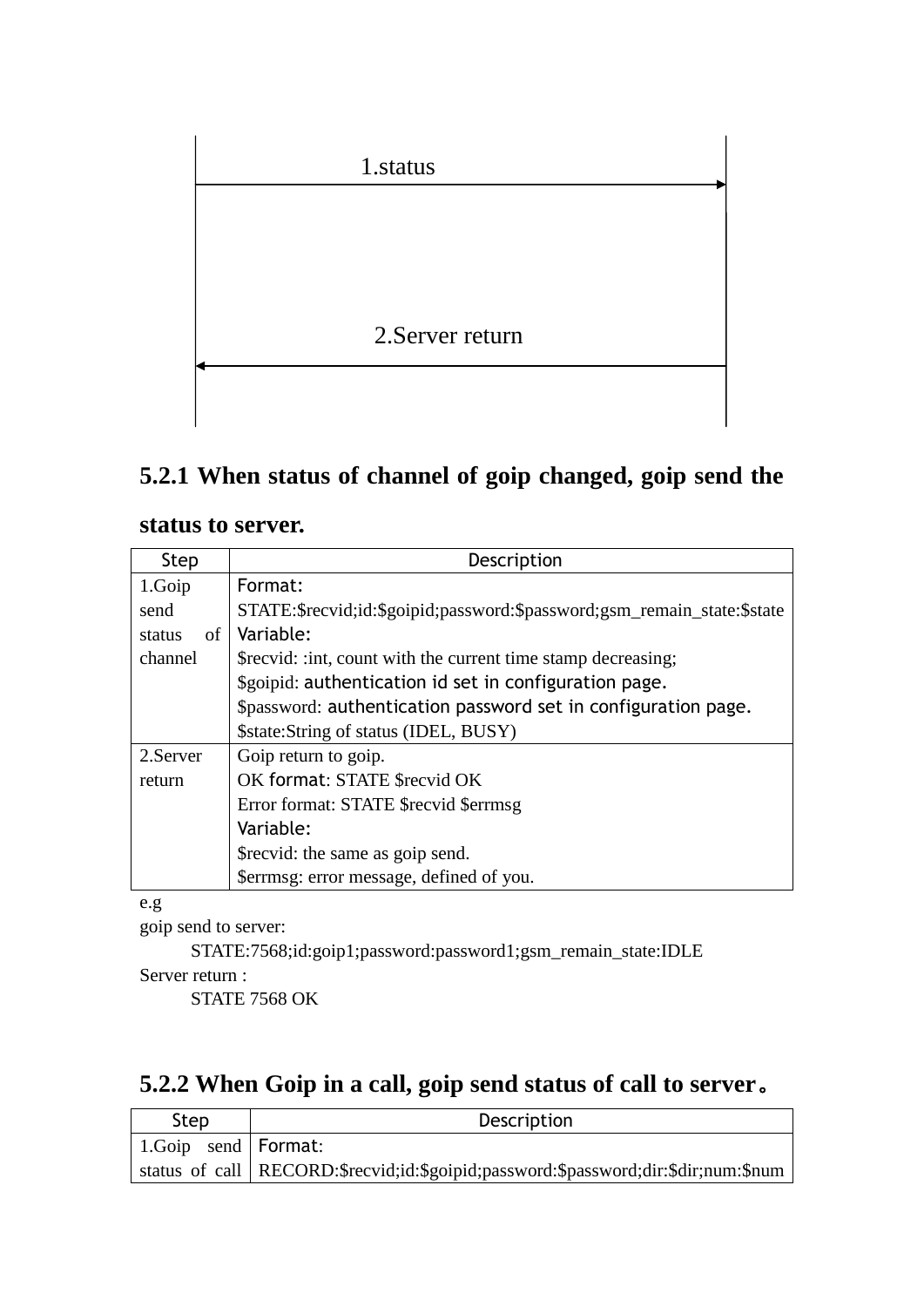| to server | Variable:                                                      |
|-----------|----------------------------------------------------------------|
|           | \$recvid: int, count with the current time stamp decreasing;   |
|           | \$goipid: authentication id set in configuration page.         |
|           | \$password: authentication password set in configuration page. |
|           | \$dir: int, means direction of call. 1:INCOMING, 2:OUTGOING    |
| 2. Server | Goip return to goip.                                           |
| return    | OK format: RECORD \$recvid OK                                  |
|           | Error format: RECORD \$recvid \$errmsg                         |
|           | Variable:                                                      |
|           | \$recvid: the same as goip send.                               |
|           | \$errmsg: error message, defined of you                        |

e.g

goip send to server:

RECORD:7565;id:goip2;password:password2;dir:2;num:10086 Server return :

RECORD 7565 OK

## **5.2.3 after each call ,goip send remain time to server.**

| <b>Step</b> | Description                                                            |
|-------------|------------------------------------------------------------------------|
| 1.Goip      | Format:                                                                |
| send        | REMAIN:\$recvid;id:\$goipid;password:\$password;gsm_remain_time:\$time |
| remain      | Variable:                                                              |
| tiem        | \$recvid: int, count with the current time stamp decreasing;           |
|             | \$goipid: authentication id set in configuration page.                 |
|             | \$password: authentication password set in configuration page.         |
|             | \$time: remain time of a channel of out call, minutes.                 |
| 2. Server   | OK format: REMAIN \$recvid OK                                          |
| 回应          | Error format: REMAIN \$recvid \$errmsg                                 |
|             | Variable:                                                              |
|             | \$recvid: the same as goip send.                                       |
|             | \$errmsg: error message, defined of you                                |

### **6. Send USSD**

It can be used for recharging SIMS ( We need to recharge sims by sending EX: (\*150\*543164649761# Call. For api, just send USSD command "\*150\*543164649761#") .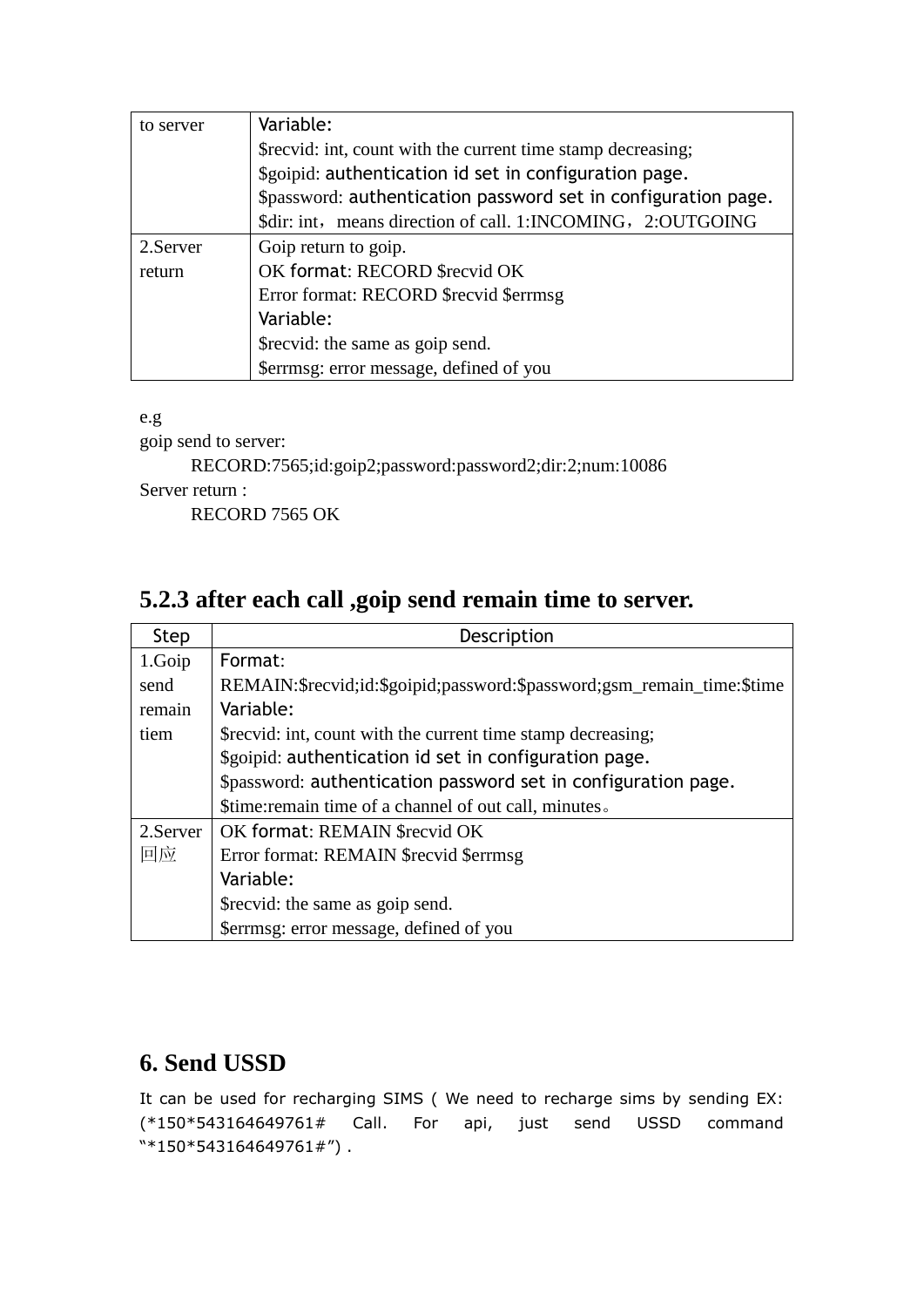| 1.ussd command    |  |
|-------------------|--|
|                   |  |
|                   |  |
| 2. return message |  |
|                   |  |

| <b>Step</b>    | Description                                                     |
|----------------|-----------------------------------------------------------------|
| 1.server send  | If server cannot receive client's answer for 10 seconds, resend |
| ussd           | command once.                                                   |
| command        | Format:                                                         |
|                | Common USSD command:                                            |
|                | USSD \$sendid \$password \$ussdcmd                              |
|                |                                                                 |
|                | Exit USSD command:                                              |
|                | <b>USSDEXIT</b> \$sendid \$password                             |
|                |                                                                 |
|                | Variable:                                                       |
|                | \$sendid: int, count of the sending packets increase by 1;      |
|                | \$password: The registration password of GOIP;                  |
|                | \$ussdcmd: USSD command                                         |
| 2. Goip return | Goip received the command, send the command to provider, then   |
|                | renturn the reply to server.                                    |
|                | Format: USSD \$sendid \$msg                                     |
|                | Error format: USSDERROR \$sendid \$errmsg                       |
|                | USSD disconneted: USSDEXIT \$sendid                             |
|                | Variable:                                                       |
|                | \$sendid: the same as server send;                              |
|                | \$msg: the message of provider return, utf8 code                |
|                | Serrmsg: error message                                          |

e.g.

Server send to goip "USSD 111 password1 557\*0112220248\*10#"

Then goip renturn to server "USSD 111 You are going to transfer 10.00 EGP to 20112220248. The service fee is 2% with a minimum of 0.20 EGP. Press 1 to confirm, or any key to cancel"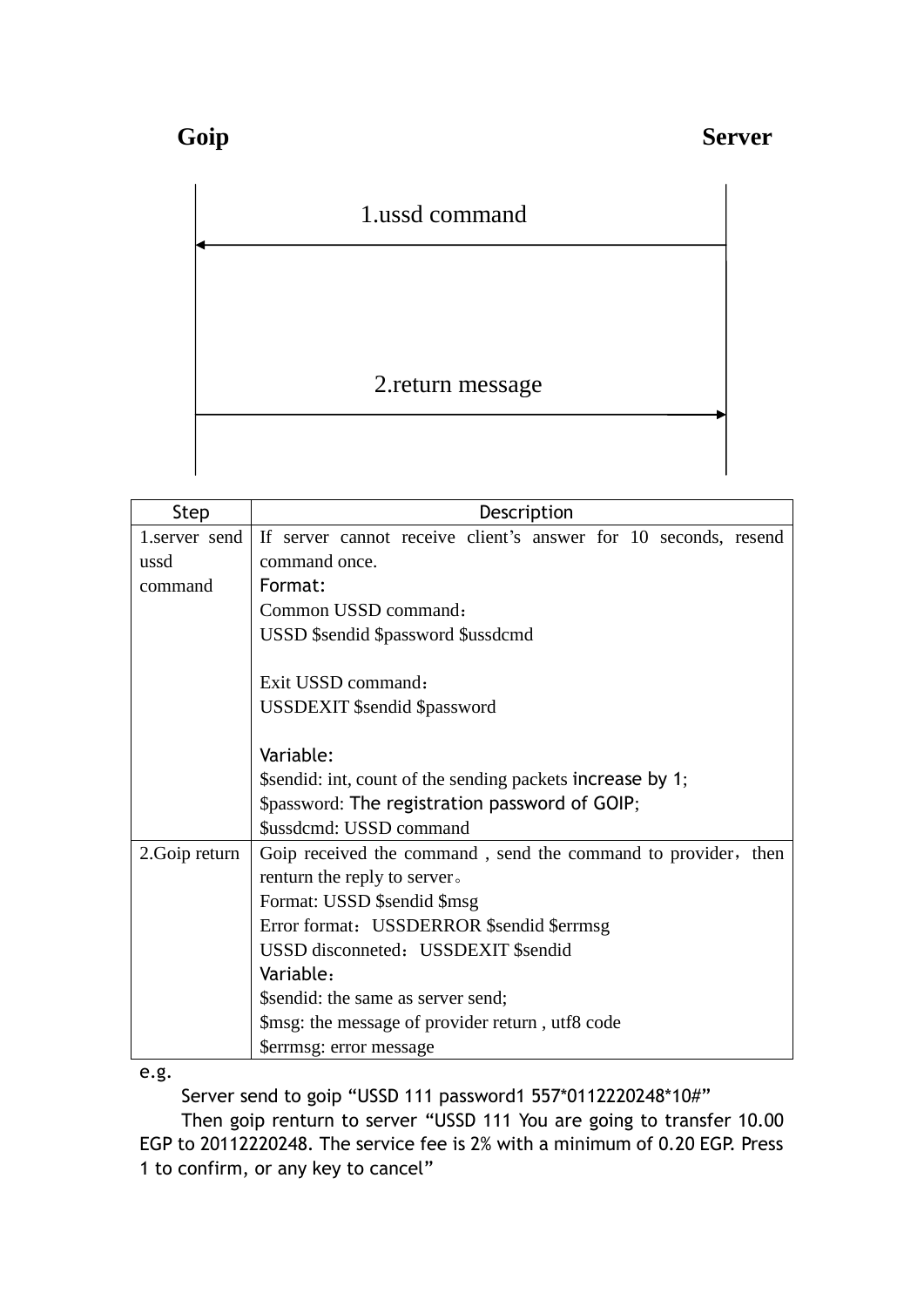# **7. IMEI**

## **7.1 Get IMEI**

| <b>Step</b>    | Description                                               |
|----------------|-----------------------------------------------------------|
| 1.server send  | Format:                                                   |
|                | get_imei \$sendid \$password                              |
|                | Variable:                                                 |
|                | \$sendid: integer, the id of server packet increase by 1; |
|                | \$password: The registration password of GOIP;            |
| 2. Goip return | <b>OK Format:</b> get_imei \$sendid \$imei                |
|                | Error format: ERROR \$sendid \$errmsg                     |
|                | Variable:                                                 |
|                | \$sendid: the same as server packet;                      |
|                | \$imei: IMEI number                                       |
|                | \$errmsg: string of error message;                        |

## **7.2 Set IMEI**

| <b>Step</b>    | Description                                               |
|----------------|-----------------------------------------------------------|
| 1. server send | Format:                                                   |
|                | set_imei \$sendid \$imei \$password                       |
|                | Variable:                                                 |
|                | \$sendid: integer, the id of server packet increase by 1; |
|                | \$imei: IMEI number, 15 digits.                           |
|                | \$password: The registration password of GOIP;            |
| 2. Goip return | OK Format: set_imei \$sendid \$imei ok                    |
|                | Error format: ERROR \$sendid \$errmsg                     |
|                | Variable:                                                 |
|                | \$sendid: the same as server packet;                      |
|                | \$imei: IMEI number                                       |
|                | \$errmsg: string of error message;                        |

# **8. Out call interval**

# **8.1 Get out call interval**

| Step                           | Description                               |
|--------------------------------|-------------------------------------------|
| $\mid$ 1.server send   Format: |                                           |
|                                | get_out_call_interval \$sendid \$password |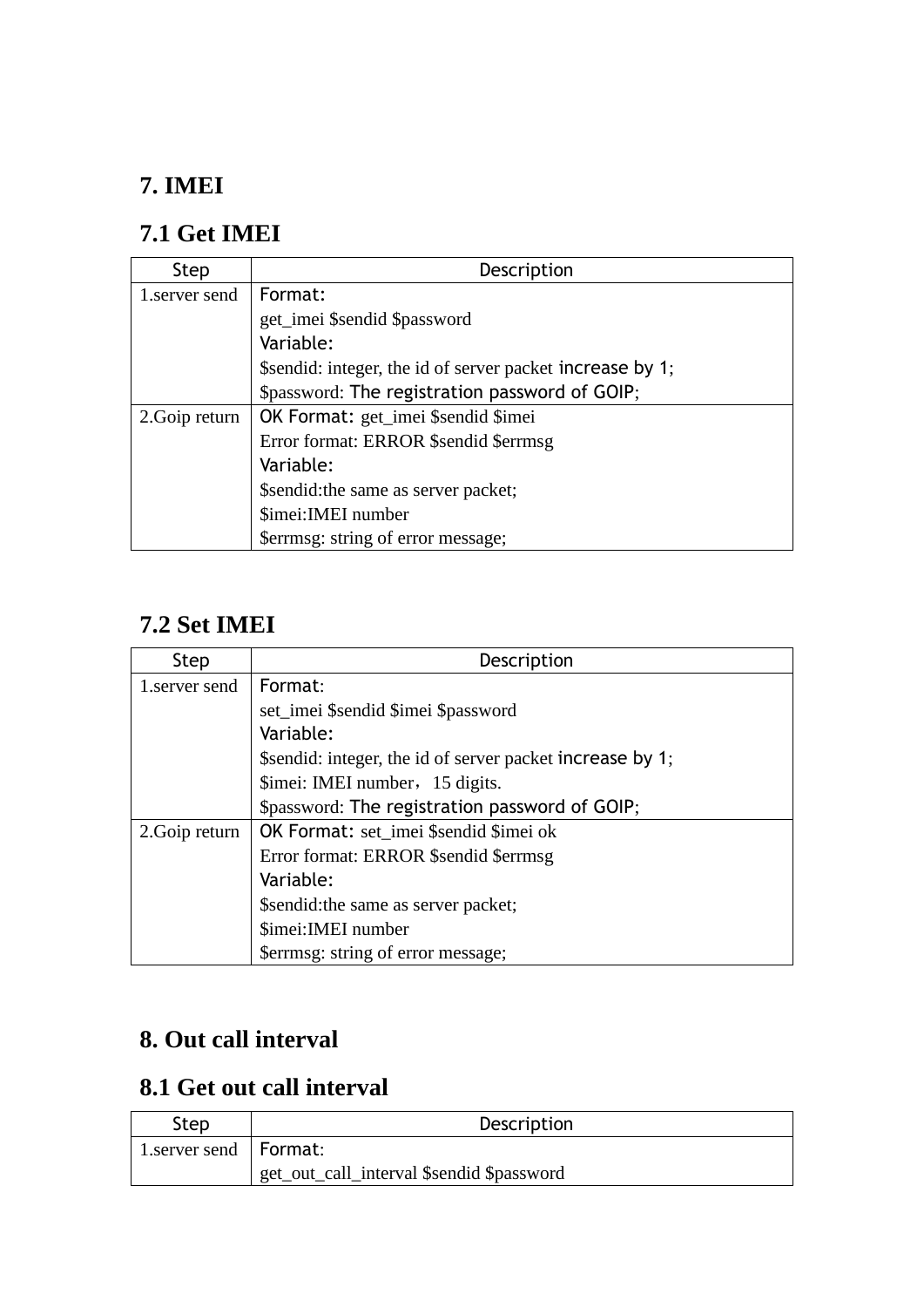|                | Variable:                                                   |
|----------------|-------------------------------------------------------------|
|                | \$sendid: integer, the id of server packet increase by 1;;  |
|                | \$password: The registration password of GOIP;              |
| 2. Goip return | <b>OK Format:</b> get_out_call_interval \$sendid \$interval |
|                | Error format: ERROR \$sendid \$errmsg                       |
|                | Variable:                                                   |
|                | \$sendid: the same as server packet;                        |
|                | \$interval: out call interval (second)                      |
|                | \$errmsg: string of error message;                          |

# **8.2 Set out call interval**

| <b>Step</b>    | Description                                                |
|----------------|------------------------------------------------------------|
| 1. server send | Format:                                                    |
|                | set_out_call_interval \$sendid \$interval \$password       |
|                | Variable:                                                  |
|                | \$sendid: integer, the id of server packet increase by 1;; |
|                | \$interval: out call interval (second)                     |
|                | \$password: The registration password of GOIP;             |
| 2. Goip return | OK format: set_out_call_interval \$sendid \$interval ok    |
|                | Error format: ERROR \$sendid \$errmsg                      |
|                | Variable:                                                  |
|                | sendid: the same as server packet;                         |
|                | \$interval: out call interval (second)                     |
|                | \$errmsg: string of error message;                         |

# **9 enable/disable module**

## **9.1 enable/disable this module**

| <b>Step</b>    | Description                                               |
|----------------|-----------------------------------------------------------|
| 1.server send  | Format:                                                   |
|                | module_ctl_i \$sendid \$value \$password                  |
|                | Variable:                                                 |
|                | \$sendid: integer, the id of server packet increase by 1; |
|                | \$value: 1 to enable, 2 to disable.                       |
|                | \$password: The registration password of GOIP;            |
| 2. Goip return | OK format: module_ctl_i \$sendid \$ok                     |
|                | Error format: ERROR \$sendid \$errmsg                     |
|                | Variable:                                                 |
|                | sendid: the same as server packet;                        |
|                | \$errmsg: string of error message;                        |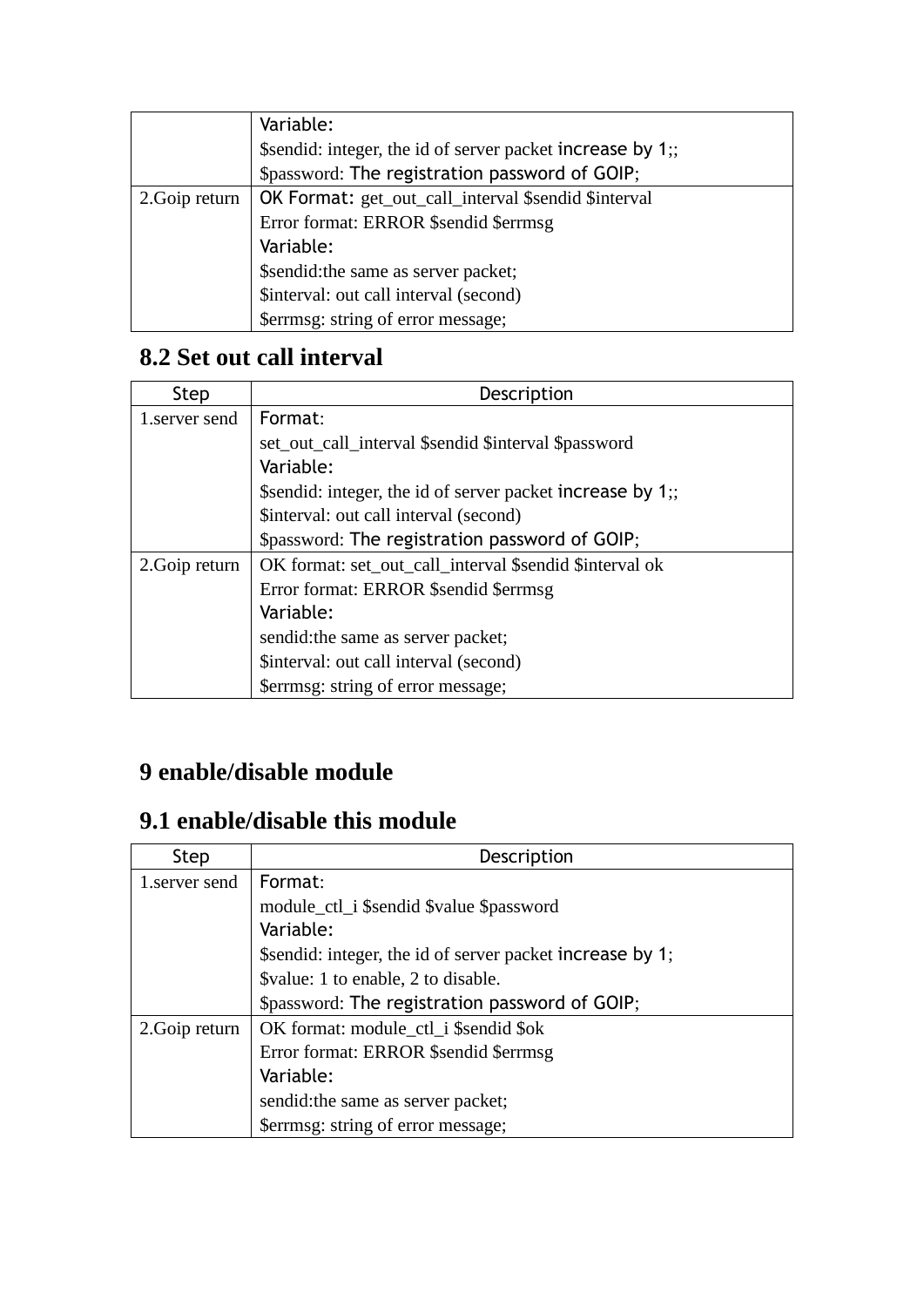## **9.2 enable/disable all modules**

| Step           | Description                                                              |
|----------------|--------------------------------------------------------------------------|
| 1. server send | Format:                                                                  |
|                | module_ctl \$sendid \$value \$password                                   |
|                | Variable:                                                                |
|                | \$sendid: integer, the id of server packet increase by 1;                |
|                | \$value: 1 to enable, 0 to disable, 2 to not change, each digit for each |
|                | channel. For example 10120121, means channel 1 enable, channel 2         |
|                | disable, channel 3 enable, channel 4 not change, channel 5 disable,      |
|                | channel 6 enable, channel 7 not change and channel 8 enable.             |
|                | \$password: The registration password of GOIP;                           |
| 2. Goip return | OK format: module_ctl \$sendid \$ok                                      |
|                | Error format: ERROR \$sendid \$errmsg                                    |
|                | Variable:                                                                |
|                | sendid: the same as server packet;                                       |
|                | \$errmsg: string of error message;                                       |

## **10.Cells**

## **10.1 GoIP send cells list to server**

| <b>Step</b>    | Description                                                                   |
|----------------|-------------------------------------------------------------------------------|
| 1.goip<br>send | Format:                                                                       |
| cells list to  | CELLS:\$recvid;id:\$id;password:\$password;lists:\$cell_list                  |
| when<br>server | Variable:                                                                     |
| goip<br>read   | \$recvid: int, count with the current time stamp decreasing;                  |
| cells.         | \$id: authentication id set in configuration page.                            |
|                | \$password: The registration password of GOIP;                                |
|                | \$cell_list: cells list strings, each cell as a number split by $\cdot$ , for |
|                | example 123,456,789,10,                                                       |
| 2. Server      | OK format: CELLS \$recvid OK\n                                                |
| return         | Error format: CELLS \$recvid ERROR \$errmsg                                   |
|                | Variable:                                                                     |
|                | \$recvid: the same as goip packet;                                            |
|                | \$errmsg: string of error message;                                            |

# **10.2 Set cell**

| Step                    | Description                                               |
|-------------------------|-----------------------------------------------------------|
| 1.server send   Format: |                                                           |
|                         | command to set_base_cell \$sendid \$cell_id \$password    |
| goip                    | to set   Variable:                                        |
| cell                    | \$sendid: integer, the id of server packet increase by 1; |
|                         | \$cell id: cell id                                        |